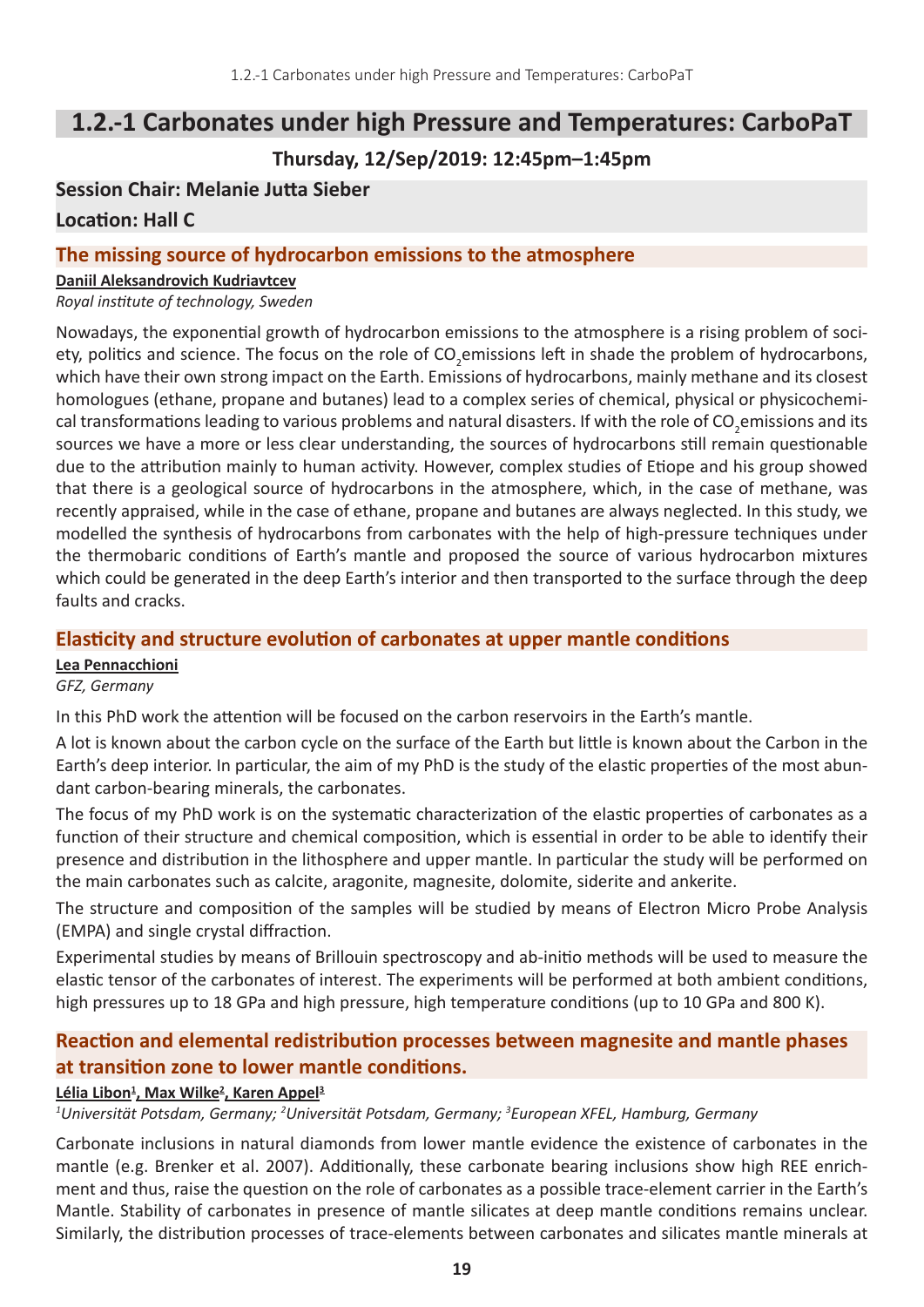these depths are not well understood. Experimental studies support that pure magnesite (MgCO<sub>3</sub>) in absence of other minerals, is stable at P,T-conditions corresponding to the lowermost mantle conditions (>110GPa). Reaction between magnesite and silica may form bridgmanite+CO<sub>2</sub>. By increasing P-T, CO<sub>2</sub> breaks down to diamond and oxygen under geotherm condition in diamond anvil cell experiments and could indicate that magnesite is related to diamond formation in lower mantle. To better constrain the magnesite's stability in the deep Earth, reactions have to be studied in a chemical system that is closer to the natural one.

Therefore, in-situ experiments will be performed with laser-heated diamond anvil cell to investigate the reaction between magnesite and silicate mantle composition. Two silicate glasses will be investigated, enstatite-ferosilite and hablobasalt composition, respectively, at conditions relevant to the upper lower mantle (20–30GPa and 800-2000°C). Later, same reactions will be investigated with Sr/La/Eu-doped materials to show the trace-element distribution between silicate phases and magnesite.

Brenker, et al (2007). Carbonates from the lower part of transition zone or even the lower mantle.*EPSL*, 260(1-2),1-9.

## **High pressure, high temperature phase stabilities of iron-poor dolomite and a new structure of dolomite V**

**Lannes Binck<sup>1</sup>, Stella Chariton<sup>2</sup>, Michal Stekiel<sup>1</sup>, Lkhamsuren Bayarjargal<sup>1</sup>, Wolfgang Morgenroth<sup>1</sup>, Leonid Dubrovinsky<sup>2</sup> , Björn Winkler<sup>1</sup>**

*1 Institute of Geosciences Goethe-Universität Frankfurt am Main, Altenhöferallee 1, 60438 Frankfurt am Main; 2 Bayerisches Geoinstitut, Universität Bayreuth, 95440 Bayreuth*

During the subduction of oceanic crust significant amounts of carbon bearing sediments may be transported into the Earth's mantle [1]. Dolomite, CaMg(CO<sub>3</sub>)<sub>2</sub>, is thought to constitute up to 50 % of the world's surface carbonate reservoirs [2] and diamond inclusions show evidence for the presence of dolomite in the mantle [3]. Further, experimental studies have provided indication for the existence of high pressure high temperature polymorphs of dolomite [4,5].

Here, we have studied the phase stability of dolomite at high pressures and temperatures, employing a combination of Raman-spectroscopy and synchrotron single-crystal X-ray diffraction using laser-heated diamond anvil cells. We observed the formation of a new dolomite polymorph at 50 GPa and after annealing at 2300 K, which persisted upon pressure release to 12 GPa. A preliminary data analysis indicated that this compound has the structure of a polymorph recently predicted by DFT based calculations [6]. Since this new structure is stable at pressure and temperature conditions found along the Earth's geotherm, we conclude that significant amounts of the phase may be present in the mantle.

Financial support by the DFG (FOR2125/CarboPaT, BA4020 and WI1232) is gratefully acknowledged.

[1] Litasov and Ohtani, Phys. Earth Planet. Interiors 177, 46 (2009).

- [2] Zenger et al., SEPM Spec. Publ. 28, (1980).
- [3] Brenker et al., Earth Planet. Sci. Lett. 260, 1 (2007).
- [4] Mao et al., Geophys. Res. Lett. 38 (2011).
- [5] Merlini et al., Am. Min. Lett. 102, 1763 (2017).
- [6] Solomatova and Asimow, Am. Min. 102, 210 (2017).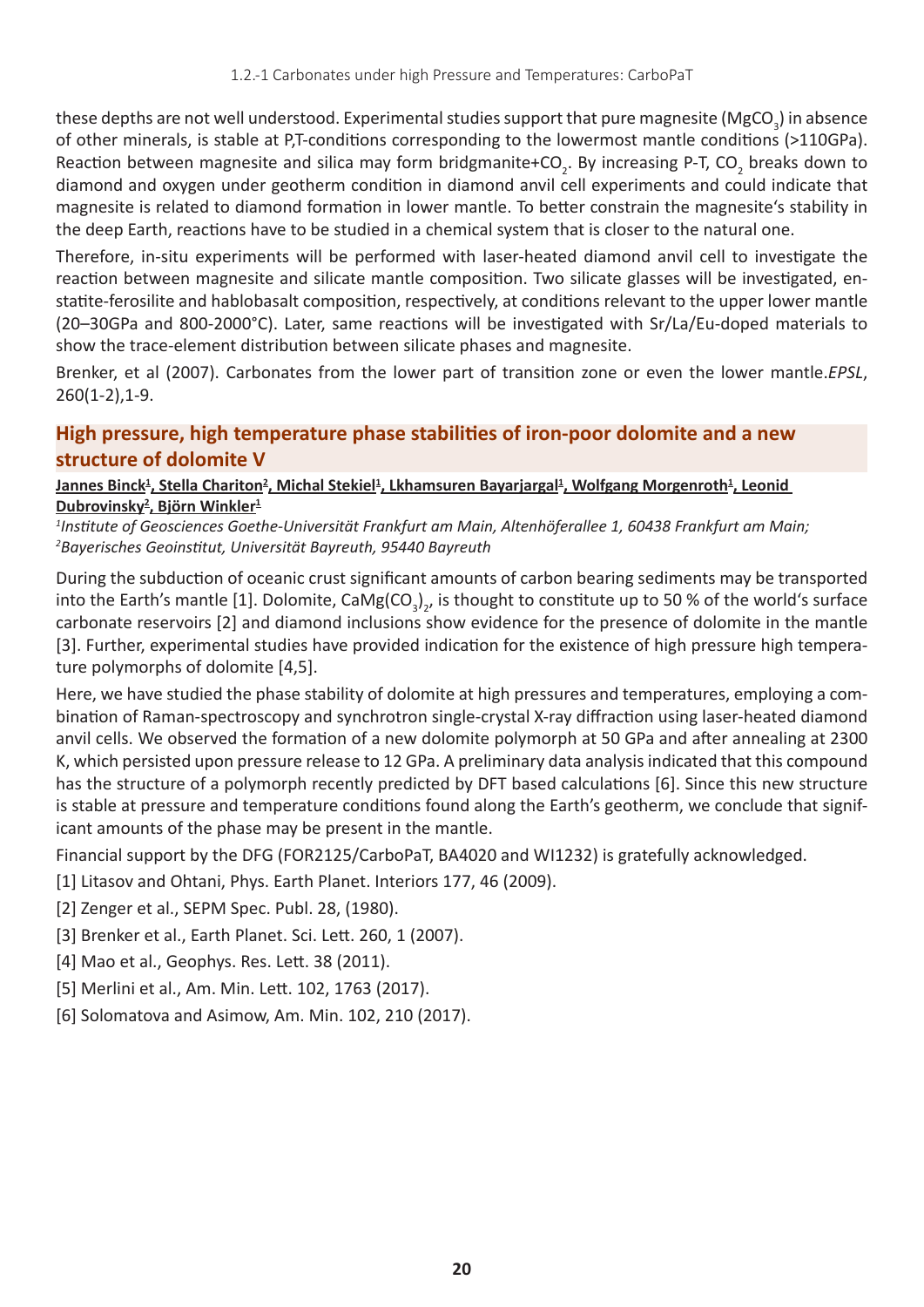# **1.2.-2 Carbonates under high Pressure and Temperatures: CarboPaT**

## **Thursday, 12/Sep/2019: 2:15pm–3:15pm**

### **Session Chair: Melanie Jutta Sieber**

## **Location: Hall C**

## **Experimental modeling of the CaCO3–peridotite–Fe system and its role in the formation of Ca-rich inclusions in diamonds**

#### **Naira Martirosyan1,2, Ivan Podborodnikov<sup>2</sup>**

*1 GeoForschungsZentrum Potsdam, Germany; <sup>2</sup> Sobolev Institute of Geology and Mineralogy*

Carbonates and carbonatite melts are often found as syngeneic inclusions in diamonds [1]. In the same time, mantle redox conditions are too reduced to favor stability of the oxidized forms of carbon. Below ~250 km mantle rocks may contain metallic Fe or Fe-Ni alloy [2]. Under such conditions, carbonates and carbonatite melts will react with Fe to form diamonds [3].

In the present work, we studied CaCO<sub>3</sub>-olivine-Fe and CaCO<sub>3</sub>-peridotite-Fe systems, which allow to model phase relations in the carbonate-silicate system in the presence of Fe. Experiments were conducted at 6-8 GPa and 1100-1300°C using multi-anvil apparatus. Samples were analyzed by EDS and Raman-spectroscopy. Formation of merwinite (Mw), monticellite (Mtc), ferropericlase (Fp), graphite (Gr), carbide (Fe<sub>7</sub>C<sub>3</sub>) and silicate-bearing carbonate-oxide melt (CL) was observed. Crystallization of Fe<sub>7</sub>C<sub>3</sub> and Gr occurs due to the carbonate–Fe redox reaction.

The present data show that at the upper mantle conditions formation of Mw and Mtc requires specific Carich and Mg- and Si-depleted environments, and can indicate the CaCO<sub>3</sub> metasomatic activity in the ultramafic assemblages. A discovery of merwinite inclusions coexisting with Ca-carbonate and olivine in natural diamonds from Juina, Brazil [1] confirms our experimental evidence.

*This work was supported by the Russian Foundation of Basic Research projects no 18-35-00104*

[1] Zedgenizov, D.A., et al., 2014. Am. Min., 99: 547-550.

[2] Frost, D.J., McCammon, C.A., 2008. Ann. Rev. of Earth and Planetary Sciences 36, 389-420.

[3] Palyanov, Y.N. et al., 2013. PNAS, 110: 20408-20413.

#### **Probing redox conditions in diamond anvil cell experiments**

#### **Serena Dominijanni, Catherine A. McCammon, Leonid Dubrovinsky, Daniel J. Frost, Nobuyoshi Miyajima** *Bayerisches Geoinstitut, Germany*

Redox conditions (i.e., oxygen fugacity) in Earth's interior affect many petrological processes as well as the stability of mineral phases. Oxygen fugacity is challenging to measure in high-pressure experiments, so development of a metal alloy sensor for large volume apparatus experiments has been a breakthrough. But what if this approach could be transferred to diamond anvil cell (DAC) experiments? Monitoring redox conditions during DAC experiments can, for example, reconcile contradictory results that have been observed in studies of carbonate stability at lower mantle conditions.

We performed DAC experiments using a mixture of synthetic ferropericlase and pure Ir powder, with the main goal to crystallize an Fe-Ir alloy to use as a sensor for oxygen fugacity. Pressure was applied by mechanically tightening DAC screws and temperature was applied using a double-sided laser heating system. At the European Synchrotron Radiation Facility (Grenoble, France) we used X-ray diffraction and Mössbauer spectroscopy to measure the compressibility and iron oxidation state, respectively, at high pressure. After recovering the sample, we used state-of-the-art microanalysis methods to determine the chemical composition. Using these data combined with a thermodynamic model, we made the first calculations of oxygen fugacity in a DAC using a metal alloy sensor. Our results show that redox conditions are quite reducing and close to the iron-wüstite buffer.